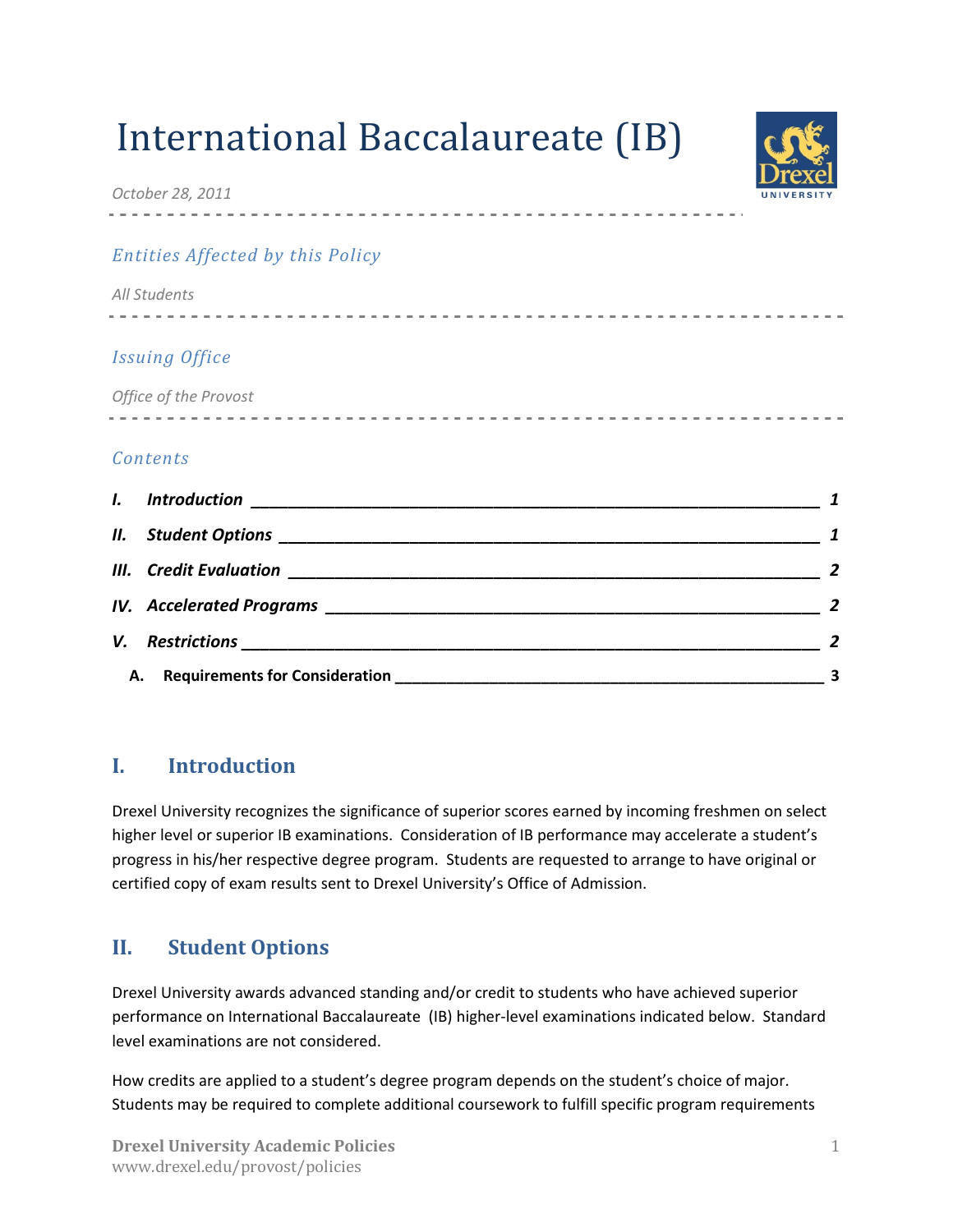and are encouraged to consult with their advisor for additional detail. In consultation with their academic advisor and consideration of major requirements, students may explore:

- 1. To be placed in an advanced course in the subject for which IB credit is provided,
- 2. Substitute another course or credit bearing activity in place of the IB subject for which credit is provided,
- 3. Waive the course and receive course credit towards graduation requirements for specific courses according to departmental guidelines established in an *IB Course Credit Crosswalk.* This Crosswalk is under revision and will be available in winter, 2012. The Crosswalk provides a general overview of IB equivalencies and evaluations. All departments reserve the right to re-evaluate the content of IB exams and change the assignment of credit and course equivalencies.

Placement into advanced courses will be deliberated, given advanced course demands, between the student and advisor.

## <span id="page-1-0"></span>**III. Credit Evaluation**

Students' IB scores and credit are evaluated the year in which they matriculate according to IB equivalency assessments in place for that year. It is expected that students will have the IB examination scores submitted for evaluation prior to matriculation in order to facilitate a timely assessment of the scores and equivalent coursework for program planning. Students may not apply for IB credit after they matriculate, as IB credit will not be assigned to the record retroactively.

Students may not receive IB credit for an equivalent course taken at Drexel University or elsewhere. If a student earns credit in a course that is equivalent to an IB examination for which he or she has already earned credit, the IB examination credit will be removed from the academic record.

#### <span id="page-1-1"></span>**IV. Accelerated Programs**

Students enrolled in a Drexel accelerated degree program -- eg., BS/MS, BS/Ph, BS/MD, BS/JD, BS/MBA – are encouraged to consult with their advisor, regarding IB course credit, waiving of credit and course progression.

## <span id="page-1-2"></span>**V. Restrictions**

The University reserves the right to refuse certain IB credits if issues regarding the likelihood of success or progression within the program of study arise or if program requirements dictate. Certain departments such as English, Mathematics, Chemistry and Physics have separate criteria for placement into courses. All entering freshmen are expected to participate in placement examinations to ensure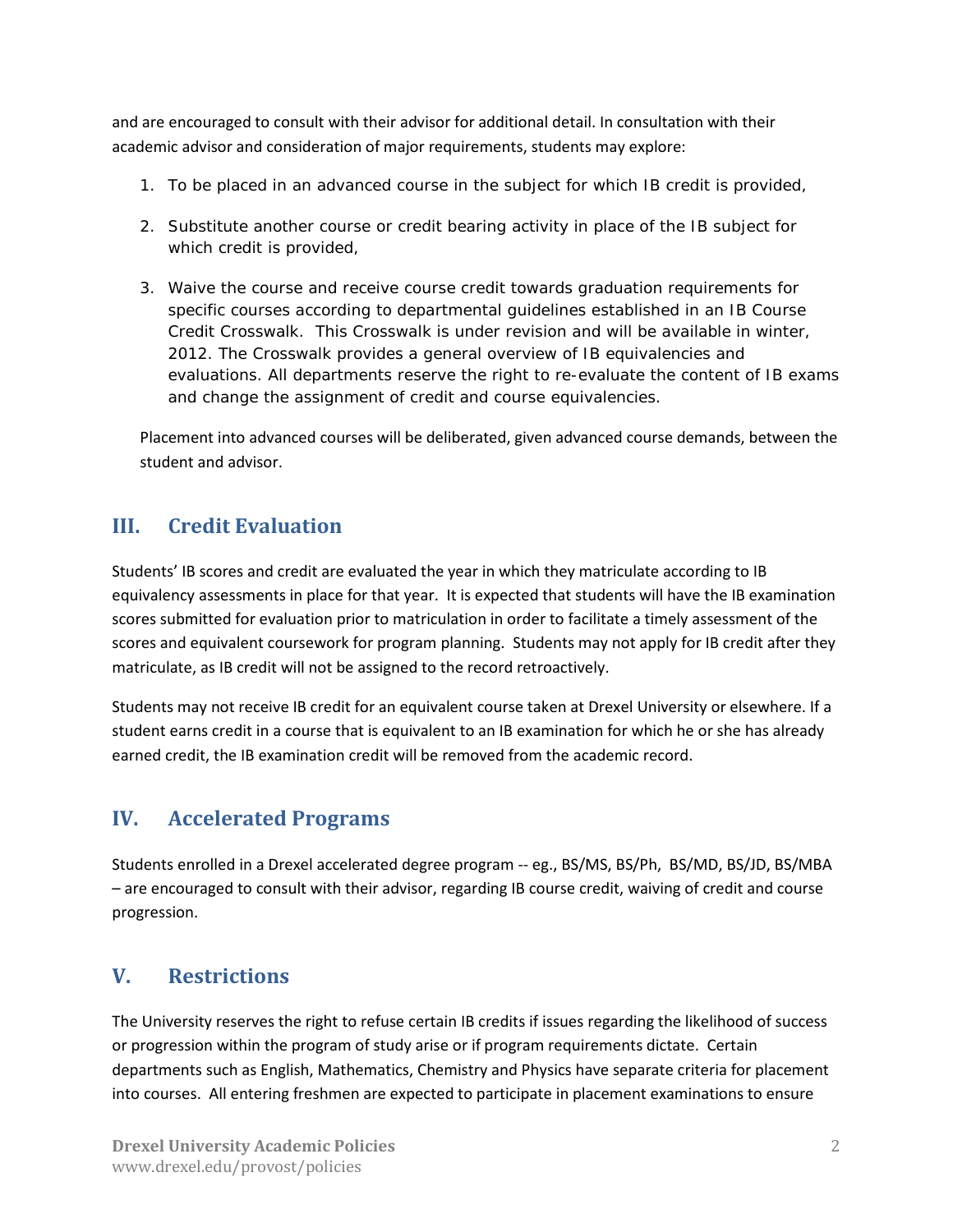that they possess the critical skills and knowledge in the content area. Placement outcomes will be evaluated against IB scores to ensure that students are enrolled into courses for which they are well prepared.

IB credit may impact student status and consequently, billing status (please se[e billing guidelines\)](http://www.drexel.edu/bursar/SFS_BillingInformation1112.html). Students who accelerate in their program plan due to application of IB course credit and credit, should explore program and co-op plans with their academic and co-op advisors.

These policies are in effect for incoming freshman students entering during the 2012 academic year. IB policy review is under ongoing departmental review and policies remain subject to change without notice. Students should review these policies periodically.

#### <span id="page-2-0"></span>**A. Requirements for Consideration**

IB advanced standing and /or credit will be considered for the following examinations:

| Examination        | <b>High or Superior Score</b> |
|--------------------|-------------------------------|
| Biology            | 6,7                           |
| Chemistry          | 6,7                           |
| English A/B        | 6,7                           |
| Geography          | 6,7                           |
| History - Americas | 6,7                           |
| History - Europe   | 6,7                           |